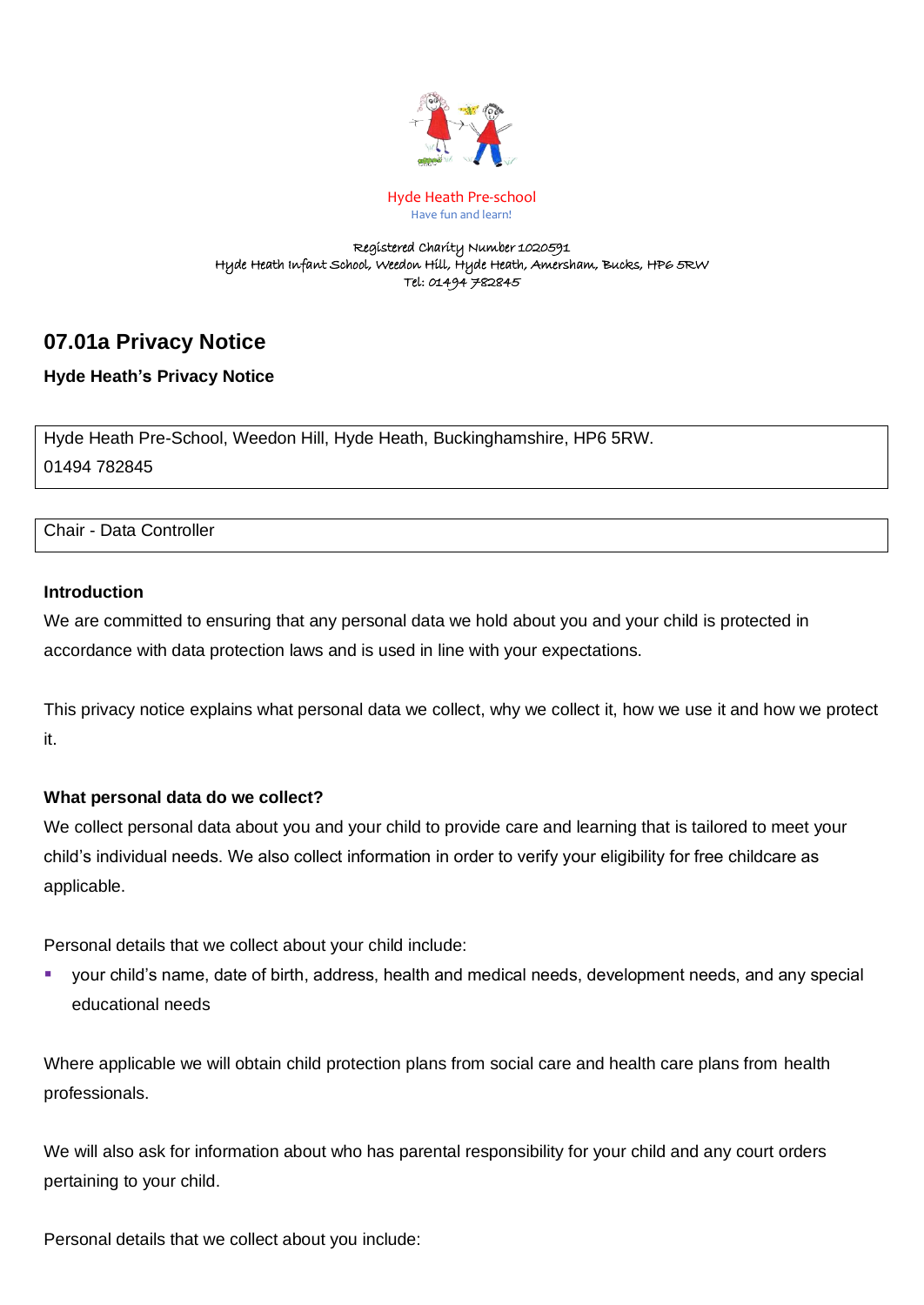■ your name, home and work address, phone numbers, emergency contact details, and family details

This information will be collected from you directly in the registration form.

If you apply for up to 30 hours free childcare, we will also collect:

your national insurance number or unique taxpayer reference (UTR), if you're self-employed. We may also collect information regarding benefits and family credits that you are in receipt of.

#### **Why we collect this information and the legal basis for handling your data**

We use personal data about you and your child in order to provide childcare services and fulfil the contractual arrangement you have entered into. This includes using your data to:

- contact you in case of an emergency
- to support your child's wellbeing and development
- to manage any special educational, health or medical needs of your child whilst at our setting
- to carry out regular assessment of your child's progress and to identify any areas of concern
- to maintain contact with you about your child's progress and respond to any questions you may have
- to process your claim for up to 30 hours free childcare (only where applicable)
- to keep you updated with information about our service

With your consent, we will also record your child's activities for their individual learning record. This may include photographs and videos. You will have the opportunity to withdraw your consent at any time, for images taken by confirming so in writing.

We have a legal obligation to process safeguarding related data about your child should we have concerns about their welfare. We also have a legal obligation to transfer records and certain information about your child to the school that your child will be attending (see *Transfer of Records* policy).

#### **Who we share your data with**

In order for us to deliver childcare services we will also share your data as required with the following categories of recipients:

- Ofsted during an inspection or following a complaint about our service
- banking services to process direct debit payments (as applicable)
- the Local Authority (where you claim up to 30 hours free childcare as applicable)
- the government's eligibility checker (as above)
- our insurance underwriter (if applicable)
- the school that your child will be attending

We will also share your data if:

- we are legally required to do so, for example, by law, by a court or the Charity Commission;
- to enforce or apply the terms and conditions of your contract with us
- to protect your child and other children; for example by sharing information with social care or the police;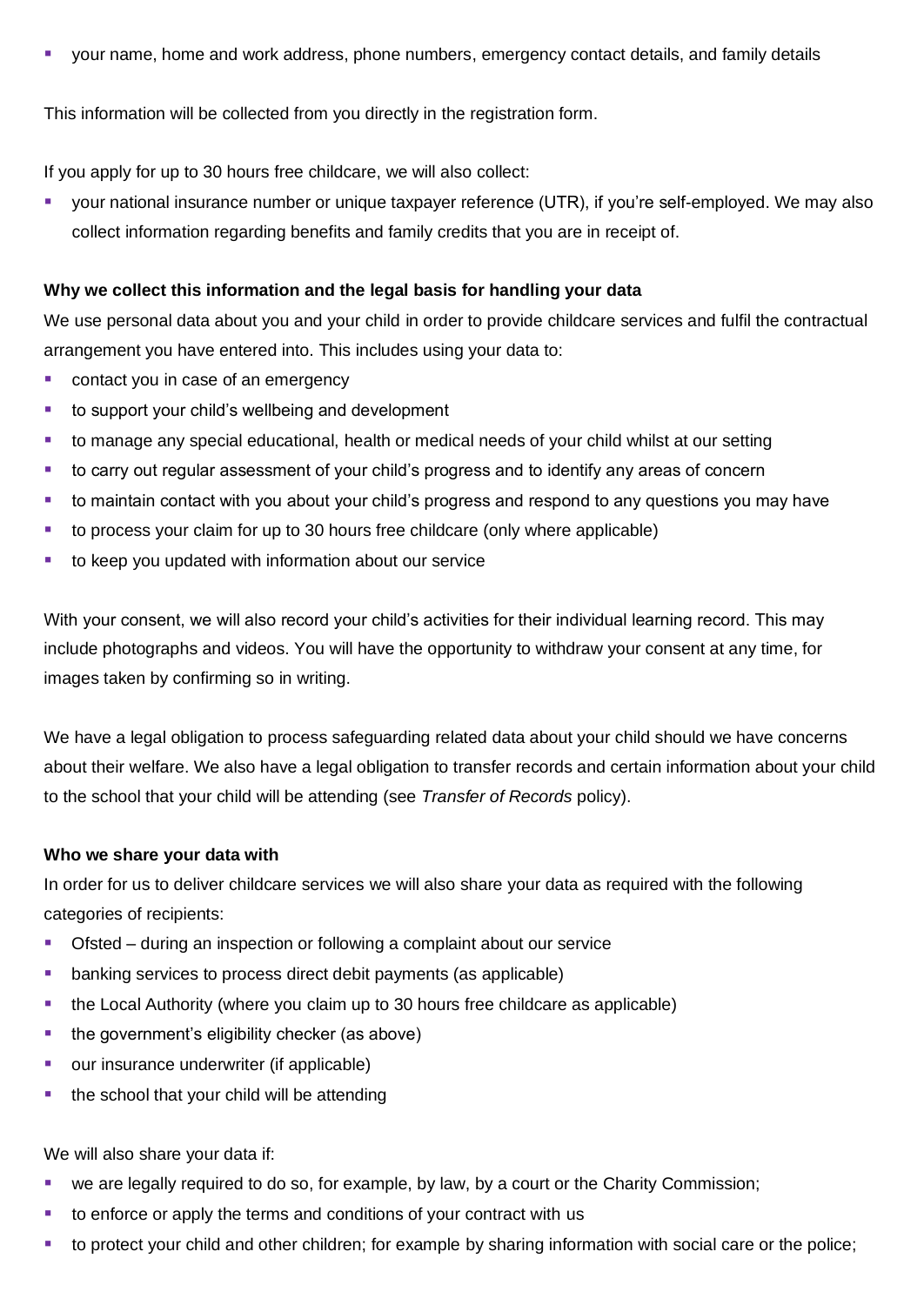- it is necessary to protect our rights, property or safety
- we transfer the management of the setting, in which case we may disclose your personal data to the prospective buyer so they may continue the service in the same way.

We will never share your data with any other organisation to use for their own purposes

#### **How do we protect your data?**

We protect unauthorised access to your personal data and prevent it from being lost, accidentally destroyed, misused, or disclosed by:

Keeping all the below information on site at Hyde Heath Pre-School. When the Pre-School is closed, all records are stored securely on site. For funding purposes, information is stored on the Managers secure laptop.

## *Developmental records*

These include:

- Developmental information collected prior to the child starting at the setting
- A copy of the child's Two-Year-Old Progress Check
- Observations of children in the setting, photographs, video clips, samples of work and developmental assessment records.
- A summary of the child's EYFS profile report.

## *Personal records*

These include:

- Personal details including the information provided on the child's registration form and any consent forms and characteristics such as ethnicity, language and nationality.
- Contractual matters including the child's days and times of attendance, a record of the child's fees and/or funding entitlement, any records of fee reminders and/or disputes
- Emergency contact details including those people, other than parents/guardians with authorisation to collect the child from the setting.
- Children's health and well-being including discussions about every day matters regarding the health and well-being of the child with the parent/guardian, records of accidents and medication records.
- Safeguarding and child protection concerns including records of all welfare and protection concerns and our resulting actions, meetings and telephone conversations about the child and any information regarding a Looked After Child.
- Early support and SEN including any focussed intervention provided by our setting, a record of the child's IEP and, where relevant, their Statement of Special Education Need.
- Correspondence and reports including letters and emails to and from other agencies and any confidential reports relating to specific children

### **How long do we retain your data?**

We retain your child's personal data for up to 3 years after your child no longer uses our setting, or until our next Ofsted inspection after your child leaves our setting. Medication records and accident records are kept for longer according to legal requirements. Your child's learning and development records are maintained by us and handed to you when your child leaves.

In some instances (child protection, or other support service referrals) we are obliged to keep your data for longer if it is necessary to comply with legal requirements (see our Children's and Provider Records policies).

### **Automated decision-making**